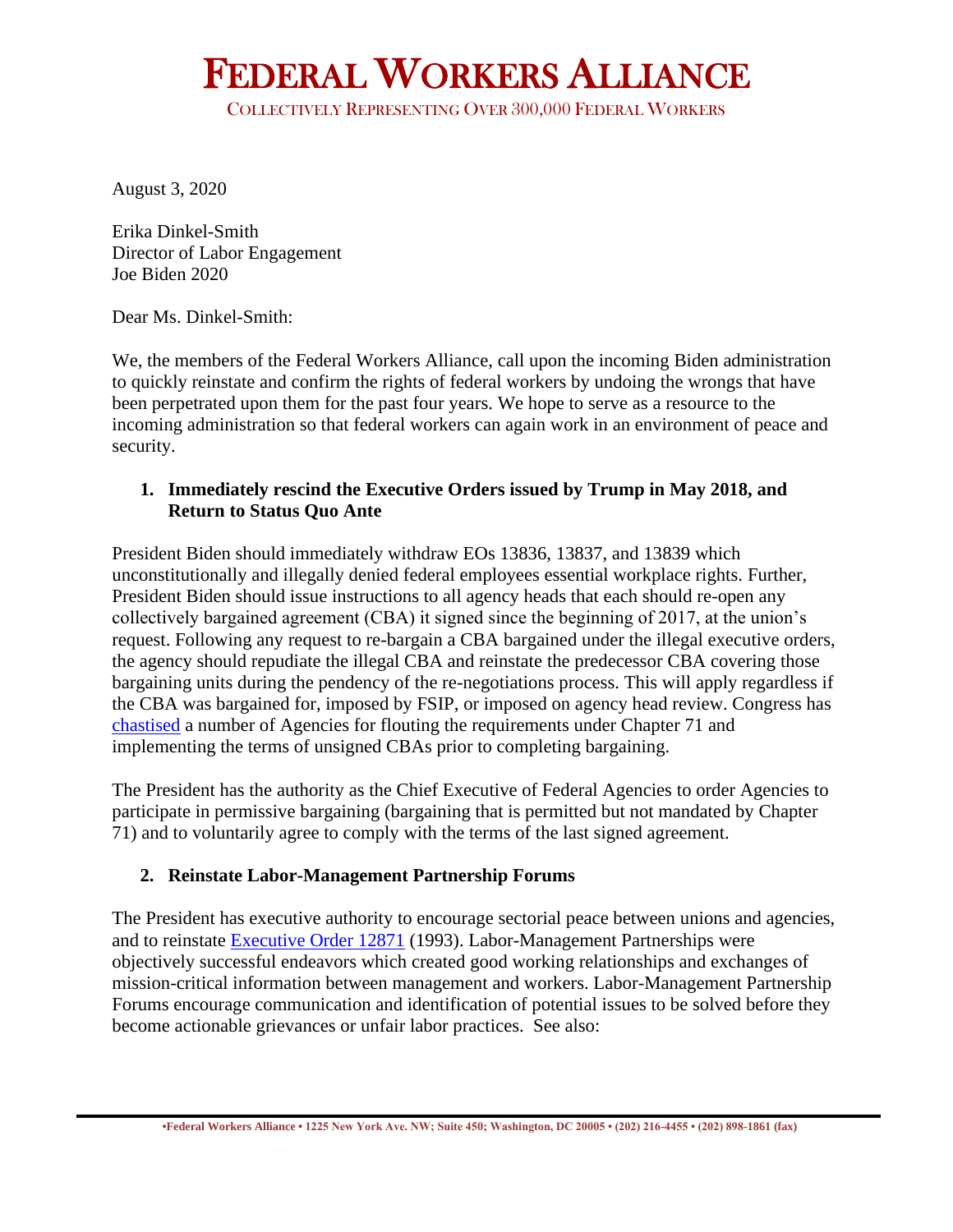[https://www.govexec.com/management/2017/12/opm-tells-agencies-stop-working](https://www.govexec.com/management/2017/12/opm-tells-agencies-stop-working-collaboratively-unions/144617/)[collaboratively-unions/144617/](https://www.govexec.com/management/2017/12/opm-tells-agencies-stop-working-collaboratively-unions/144617/)

### **3. Direct Agencies to Avail Themselves of Interest Arbitration**

The President should order all agencies to allow, at the union's election, to bypass the Federal Service Impasses Panel and instead proceed to binding interest arbitration when there is an impasse in contract negotiations. This is permitted pursuant to 5 U.S.C. 7119(b)(2). This will expedite and streamline the impasse resolution process and allow agencies and unions to avoid what many characterize as cumbersome, outdated processes at FSIP.

### **4. Give the Federal Services Impasses Panel a Fresh Start**

The current FSIP has taken extraordinary measures to weaken bargaining rights and employee protections by ordering unions to adopt anti-union provisions in their CBA's. The FSIP is racing against the clock to issue as many orders as possible before being removed from office.

The President should immediately remove all members of the Federal Services Impasses Panel (FSIP or the Panel), leaving the positions vacant until new members may be appointed. The President is free to remove and appoint new Panel members at any time without Senate confirmation. 5 U.S.C. 7119(c) (2) & (3).

#### **5. Take Immediate Action to Prevent a Republican Majority through 2022 at the FLRA**

The Federal Labor Relations Authority is a quasi-judicial body with three full-time Members who the President appoints for fixed, five-year terms, with the advice and consent of the Senate. The President designates one Member to serve as the FLRA Chairman, and as the Chief Executive and Administrative Officer of the agency. Currently at the FLRA, there are three appointed members: Jim Abbott, Ernie DuBester, and the FLRA Chairperson, Colleen Kiko-Duffy. Members Abbott and Kiko are the Republican appointees, member DuBester is the Democratic appointee.

Member DuBester's term expired in summer 2019, he is in what is known as "holdover status" and will remain on the FLRA until Summer 2021 unless he is reconfirmed. The FWA urges the Biden administration to re-confirm Member DuBester as soon as possible.

More problematic, however, is the holdover status of Member Abbott. For reasons addressed below, Member Abbott is a dangerous ideologue whose actions have undercut the validity of the Authority. Member Abbott's term expires this summer and the FWA vehemently opposes his renomination. If Member Abbott is renominated before the end of this year – Member Abbott could stay on the FLRA through Summer 2022, **granting Republicans majority representation on the FLRA for at least half of a Biden first term**. For this reason, it is imperative that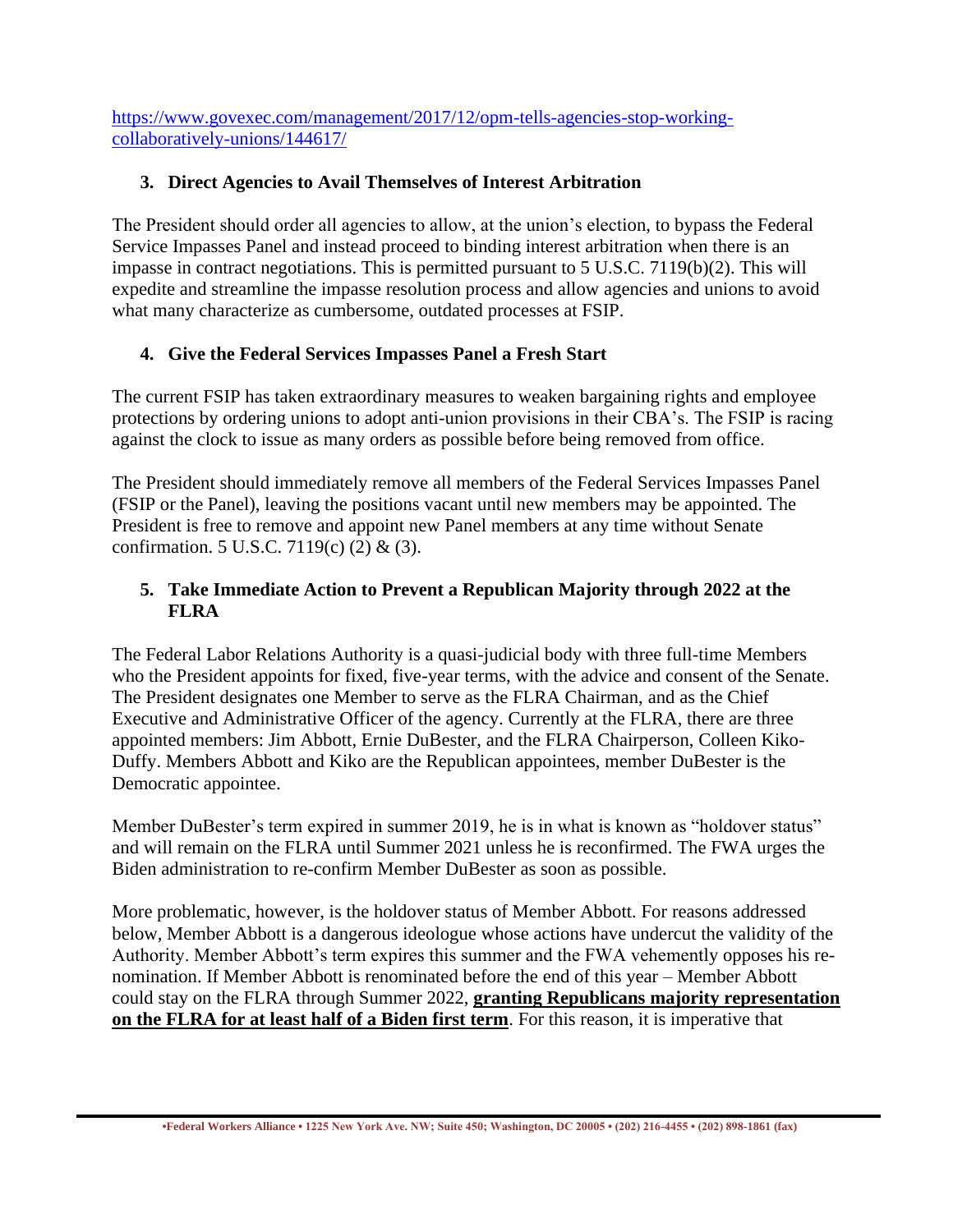Member Abbott not be reconfirmed. He should be removed at will, at the President's first opportunity. See below.

As for Chairperson Kiko, her term expires in 2022. The FWA urges the Biden administration to have a nominee for these positions in the pipeline, ready to be confirmed, along with a nominee for the FLRA's long vacant General Counsel position. The FWA offers its services in vetting nominees for these positions.

### **6. Investigate and Remove Colleen Kiko-Duffy and Jim Abbott for Disqualifying Anti-Union Bias**

The President may remove members of the FLRA for cause after providing notice and hearing. 5 U.S.C. 7104(b). The current republican majority in the FLRA has managed to reverse basic tenets relied on by federal sector practitioners over the last 30 years and greatly limited federal sector unions' ability to attain relief when an Agency violates the contract or law. A study conducted by a respected federal sector arbitrator found that the Trump FLRA has [greatly](https://cdn.govexec.com/media/gbc/docs/pdfs_edit/060619ew1.pdf)  [disturbed the predictability](https://cdn.govexec.com/media/gbc/docs/pdfs_edit/060619ew1.pdf) necessary for stable labor relations.

While the evidence for FLRA Chairwoman Colleen Kiko-Duffy is [evident](https://fcw.com/articles/2019/06/05/flra-house-oversight-union.aspx) in the House record, both Republican appointed members should be removed for cause. There is always some degree of "partisan lean" when an Administration appoints the FLRA members, however, the FLRA Republican appointed majority has gone well beyond the norm, ruling in favor of Agencies in an overwhelming majority of its decisions.

Kiko and member James Abbott have both created extraordinarily bad precedent at the Authority that must be immediately rectified. [The U.S. Circuit Court for the District of Columbia](https://www.govexec.com/management/2020/06/appeals-court-strikes-down-labor-authority-decision-limited-scope-federal-union-bargaining/166030/) recently censured Abbott and Kiko for misapplying basic U.S. Supreme Court precedent in an FLRA decision regarding the difference between the phrases "terms and conditions of employment" and "working conditions" (there is no legal difference).

There [have been calls](https://fedsmill.com/barcharge7565-2) within the federal sector to review the law licenses of Kiko and Abbott because of the legal deficiency of the pair's decisions in their time at the FLRA. At least one FLRA watcher has described Abbott as a ["hypocrite extraordinaire"](https://fedsmill.com/7411-2#more-7411). Kiko herself [repudiated](https://www.federaltimes.com/management/2019/06/05/was-flras-union-removal-biased-or-legally-necessary/) the Authority's longstanding relationship with its staff union, showing contempt for organized workers even in her own shop. Together, they have issued some of the most intellectually bankrupt and corrupt decisions ever contemplated – and they are unabashed in their willingness to twist the facts and the law to suit their anti-union purposes.

Abbott and Kiko-Duffy must be investigated, exposed, and removed as their very presence on the FLRA delegitimizes it.

#### **7. Instruct the VA to Utilize Chapter 75 and Chapter 43 Instead of the Alternative Framework Created by the VA Accountability Act**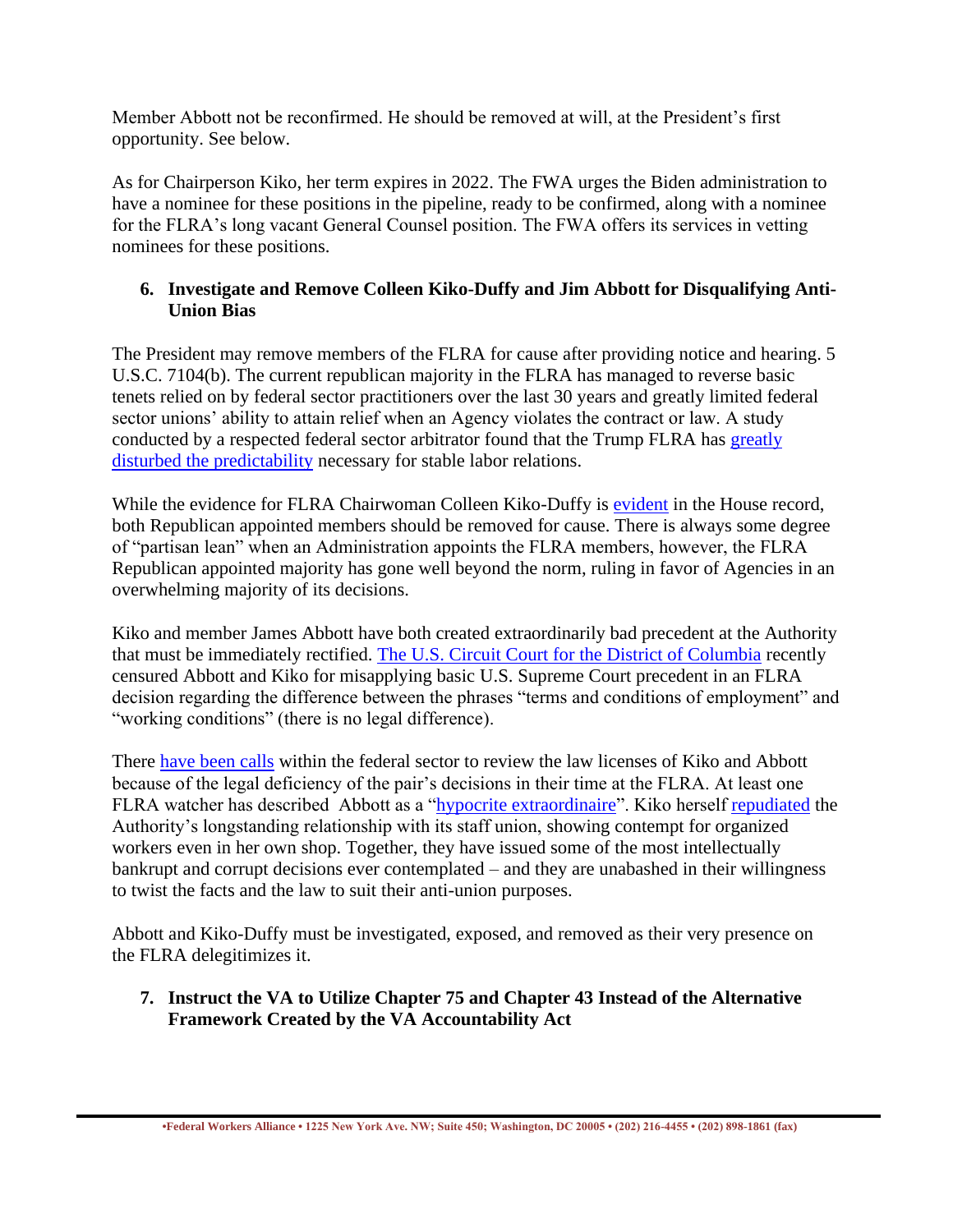The VA Accountability Act (VAAA) has been an objective failure to meet its stated goals of improving the VA workforce. The VAAA created an alternative framework for the VA to deal with an employee facing adverse actions or performance issues. However, the VAAA gives the agency a choice and the incoming administration should direct the VA to pursue adverse actions under Chapter 75 and performance actions under Chapter  $43 - as$  is the protocol for the majority of Title 5 employees throughout the government.

#### 8. **Affirm the Rights of Title 38 Employees to Join and Serve their Local Unions**

In November 2018, the VA unilaterally repudiated contracts with its unions as to the rights of Title 38 employees – medical professionals. In one move, the VA told doctors, RNs, and other medical professionals that they could no longer serve as a union representative or endeavor to solve workplace problems during the working day or even when they have bargained for official time out of their daily duties to assist a fellow employee with an issue. Medical professionals are now treated as "less than" their Title 5 non-professional counterparts, and face illegal discrimination for exercising their statutory and constitutional rights to participate in their union. The VA must immediately rescind this repudiation and agree to bargain with its affected unions to restore the rights of Title 38 employees. The VA must further be instructed to cease litigating the lawsuit brought by the unions to enforce these employees' rights, and seek a settlement to make the affected parties whole again.

# **9. Restore full Title 5 Rights to Department of Defense (DoD) Employees**

Over the past few years, Congress has passed a series of provisions that have greatly reduced Title 5 protections for DoD employees compared to other federal employees. These changes have been ill-advised and harmful to those employees supporting America's war fighters. Legislation restoring full Title 5 rights for these employees should be enacted. First, the requirement of a two (2) year probationary period for DoD employees should be repealed and replaced with a one (1) year period, as other non-DoD federal employees are subject to only a 1 year period. A 1-year period is a sufficient amount of time to assess whether an employee is able to satisfy his or her job requirements. See:

[https://www.govexec.com/management/2016/10/longer-probationary-periods-new-defense](https://www.govexec.com/management/2016/10/longer-probationary-periods-new-defense-hires/132088/)[hires/132088/.](https://www.govexec.com/management/2016/10/longer-probationary-periods-new-defense-hires/132088/) Second, the DoD reduction-in-force rules, which essentially eliminate experience as a retention factor, should be repealed. Under the current rules, an employee who has been with the Agency for only 1 year and has been given an outstanding rating could be retained over a 30 year employee with a current excellent rating. Finally, the official time restrictions for DoD employees should be repealed. Unlike other Title 5 employees, DoD employees cannot lobby on official time as provided in the National Defense Authorization Act.

#### **10. Sign an Executive Order to Protect Retirement Benefits for Disabled Workers**

President Biden should execute an Executive Order to permit duty-related disabled law enforcement officers, customs and border protection officers, firefighters, air traffic controllers, nuclear materials couriers, members of the Capitol Police, members of the Supreme Court